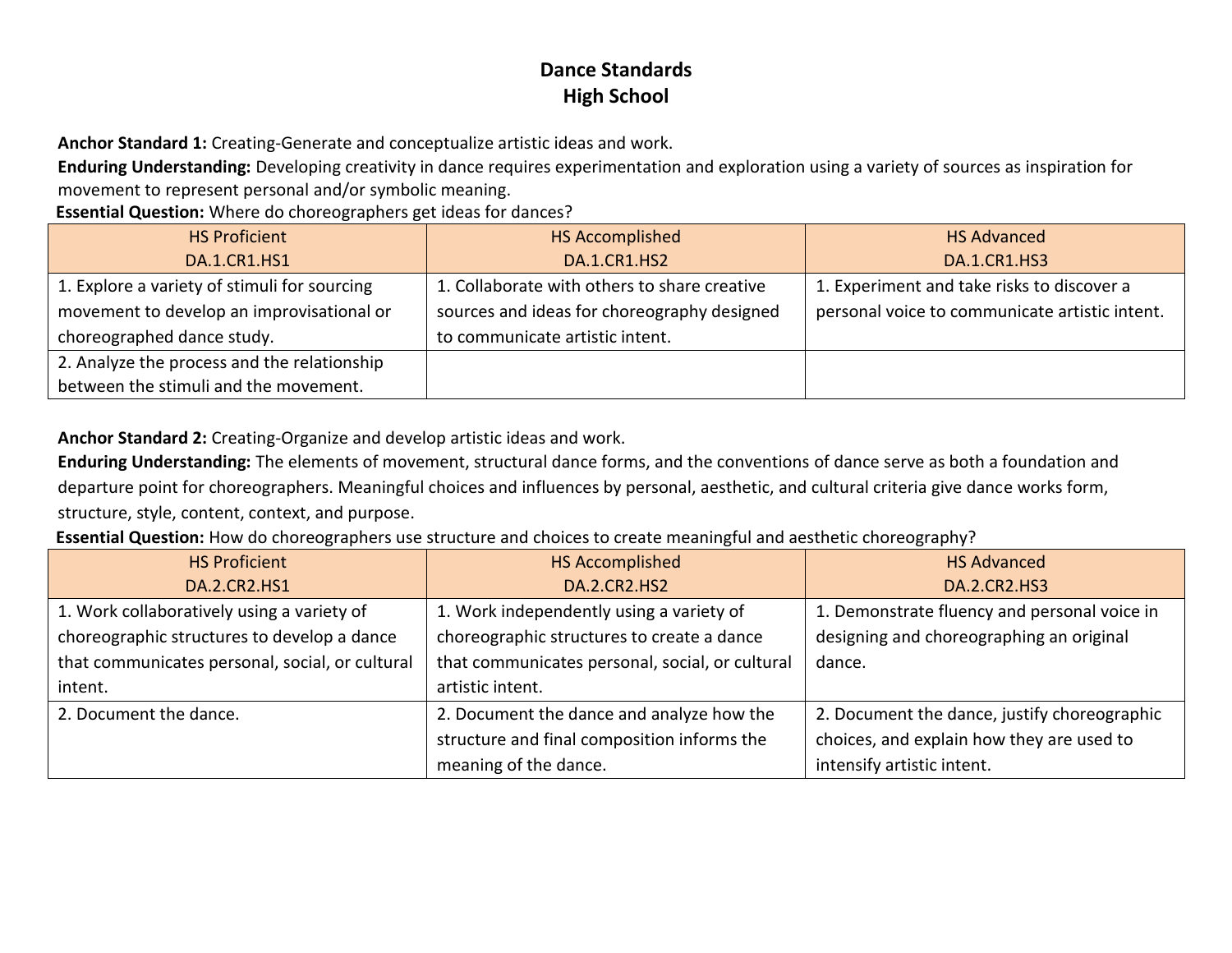**Anchor Standard 3:** Creating-Refine and complete artistic work.

**Enduring Understanding:** Choreographers and dancers analyze, evaluate, and refine their work to communicate clear meaning. **Essential Question:** How can I improve the quality of my work through self-reflection and feedback from others?

| <b>HS Proficient</b>                            | <b>HS Accomplished</b>                       | <b>HS Advanced</b>                              |
|-------------------------------------------------|----------------------------------------------|-------------------------------------------------|
| DA.3.CR3.HS1                                    | DA.3.CR3.HS2                                 | <b>DA.3.CR3.HS3</b>                             |
| 1. Working collaboratively, revise a dance      | 1. Working independently, revise a dance     | 1. Clarify the artistic intent of one's own     |
| according to self- reflection and feedback      | according to self- reflection and feedback   | choreography by manipulating and refining       |
| from others.                                    | from others.                                 | choreographic devices and dance structures      |
|                                                 |                                              | using self-reflection and feedback from others. |
| 2. Justify choices made in the revision process | 2. Analyze and evaluate impact of choices    | 2. Document choices made in the revision        |
| verbally and in writing.                        | made in the revision process verbally and in | process and justify how the refinements         |
|                                                 | writing.                                     | support artistic intent.                        |

**Anchor Standard 4:** Creating-Select, analyze and interpret artistic work for presentation.

**Enduring Understanding:** Movement qualities, energies, and dynamics directly impact expression and meaning in dance.

**Essential Question:** In what ways do movement qualities, energies, and dynamics communicate meaning or intent in a dance?

| <b>HS Proficient</b>                         | <b>HS Accomplished</b>                    | <b>HS Advanced</b>                            |
|----------------------------------------------|-------------------------------------------|-----------------------------------------------|
| <b>DA.4.CR4.HS1</b>                          | DA.4.CR4.HS2                              | <b>DA.4.CR4.HS3</b>                           |
| 1. Use expressive elements (e.g. musicality, | 1. Synthesize all expressive movement     | 1. Modulate expressive movement elements to   |
| effort, dynamic, stylistic nuance) to        | elements and "dance in the moment" to     | varying levels of complexity. Work with and   |
| communicate artistic intent through the      | convey emotional meaning with and without | against rhythm of accompaniment or sound      |
| performance of dance in one or more dance    | musical accompaniment.                    | environments.                                 |
| style.                                       |                                           |                                               |
|                                              |                                           | 2. Perform expressively using a broad dynamic |
|                                              |                                           | range for projecting meaning to an audience.  |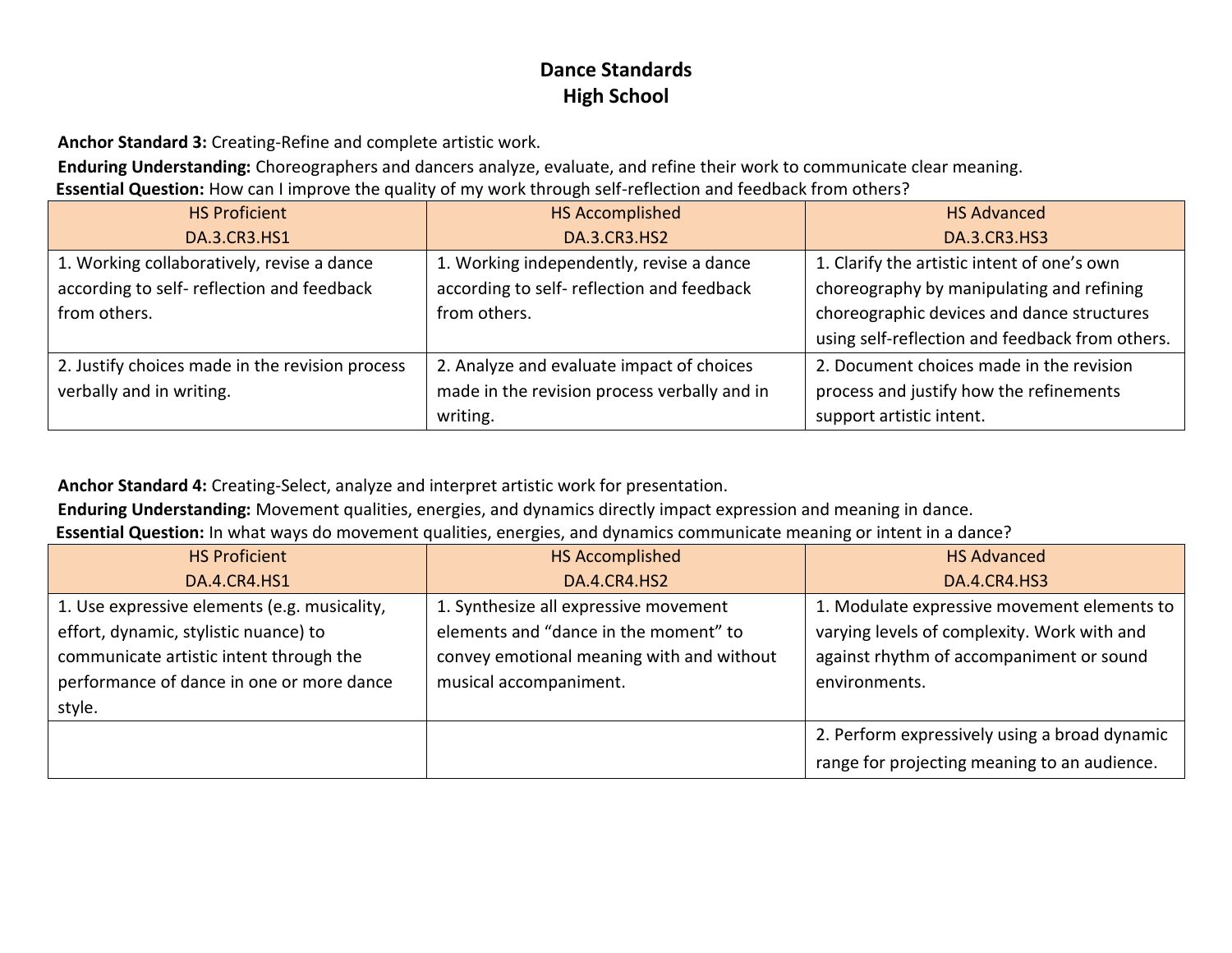**Anchor Standard 5:** Performing-Develop and refine artistic techniques and work for presentation.

**Enduring Understanding:** Dancers work to develop artistry through the mind-body connection and use the body as an instrument for dance by building skills and techniques that promote body awareness, articulation, coordination, strength, alignment, flexibility, and endurance.

**Essential Question:** What must a dancer do to prepare the body for artistic expression?

| <b>HS Proficient</b>                          | <b>HS Accomplished</b>                       | <b>HS Advanced</b>                            |
|-----------------------------------------------|----------------------------------------------|-----------------------------------------------|
| DA.5.PR1.HS1                                  | DA.5.PR1.HS2                                 | DA.5.PR1.HS3                                  |
| 1. Accurately perform and integrate a variety | 1. Integrate and embody knowledge of dance   | 1. Efficiently synthesize advanced knowledge  |
| of dance movements, steps, skills, concepts,  | movements, concepts, and technique in        | and embodiment of dance movement,             |
| and patterns in complete dance sequences in   | choreography in varied dance styles.         | concepts, and technique in dance              |
| one or more dance styles.                     |                                              | choreography with advanced specialization in  |
|                                               |                                              | one or more dance styles.                     |
| 2. Use kinesthetic awareness in order to      | 2. Analyze and self-evaluate performance     | 2. Synthesize and apply knowledge of health   |
| enhance dance performance and prevent         | ability.                                     | practices to independently develop a personal |
| bodily harm.                                  |                                              | health and conditioning program that          |
|                                               |                                              | enhances dance performance.                   |
| 3. Apply knowledge of health (physical,       | 3. Modify personal practices accordingly to  |                                               |
| emotional), conditioning, and principles of   | enhance dance performance skills and prevent |                                               |
| safe dance technique to personal practice.    | bodily harm.                                 |                                               |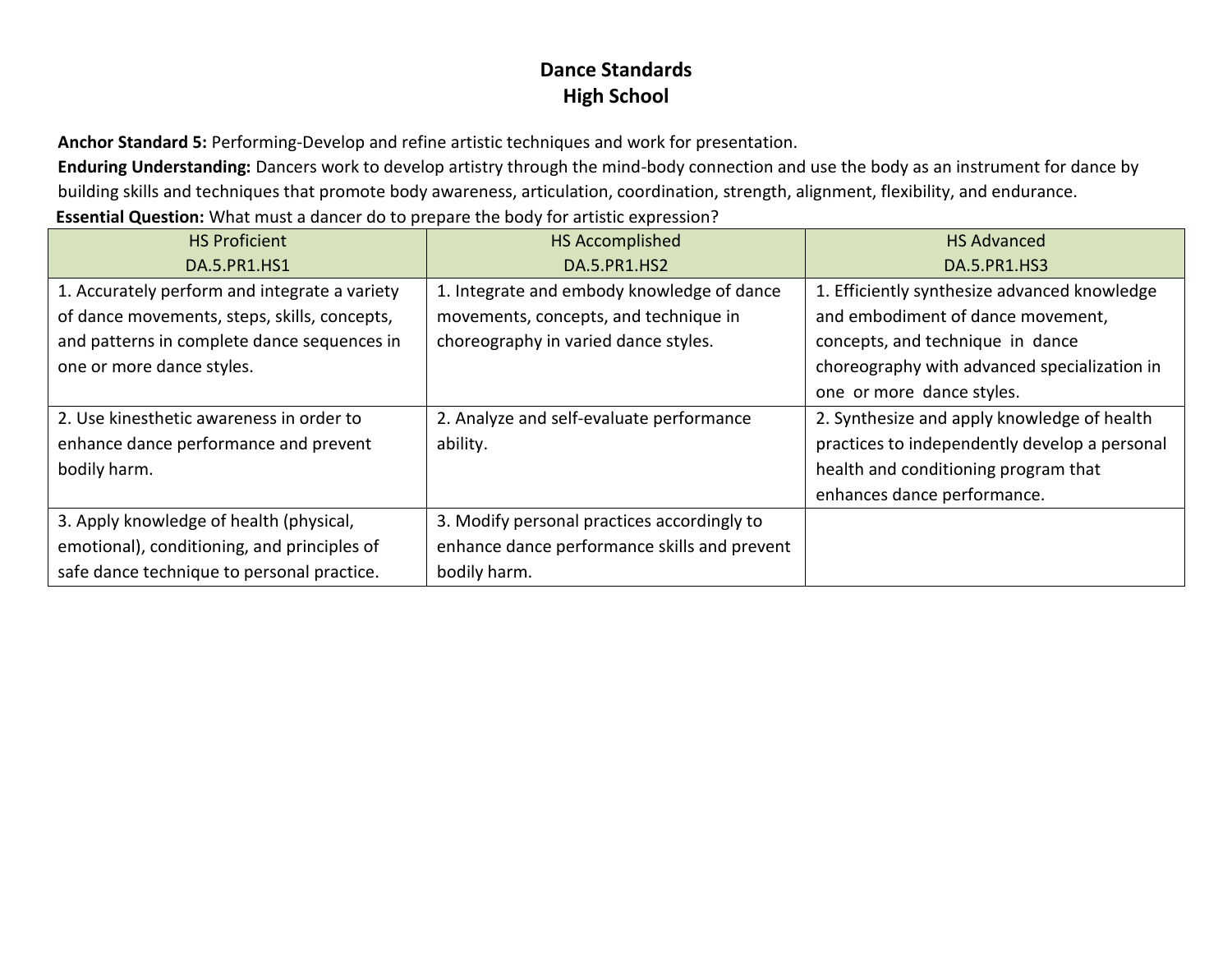**Anchor Standard 6:** Performing-Convey meaning through the presentation of artistic work.

**Enduring Understanding:** Choreographers use and adapt elements of production to enhance communication of the artistic intent in consideration of the audience, venue, and context.

**Essential Question:** How can elements of production heighten the meaning and artistic intent of a dance?

| <b>HS Proficient</b>                            | <b>HS Accomplished</b>                          | <b>HS Advanced</b>                              |
|-------------------------------------------------|-------------------------------------------------|-------------------------------------------------|
| DA.6.PR2.HS1                                    | DA.6.PR2.HS2                                    | <b>DA.6.PR2.HS3</b>                             |
| 1. Explore possible designs for the elements of | 1. Work collaboratively to produce a dance      | 1. Work individually or collaboratively to      |
| production (e.g., venues, set, lighting,        | concert on a stage.                             | produce a dance performance in an alternative   |
| costumes, props, music, multi-media,            |                                                 | performance venue.                              |
| publicity).                                     |                                                 |                                                 |
| 2. Select and implement ideas that heighten     | 2. Plan the production elements that would be   | 2. Plan production elements that would be       |
| the artistic intent of a dance performance.     | necessary to fulfill the artistic intent of the | necessary to fulfill the artistic intent of the |
|                                                 | dance choreographies.                           | dance choreographies.                           |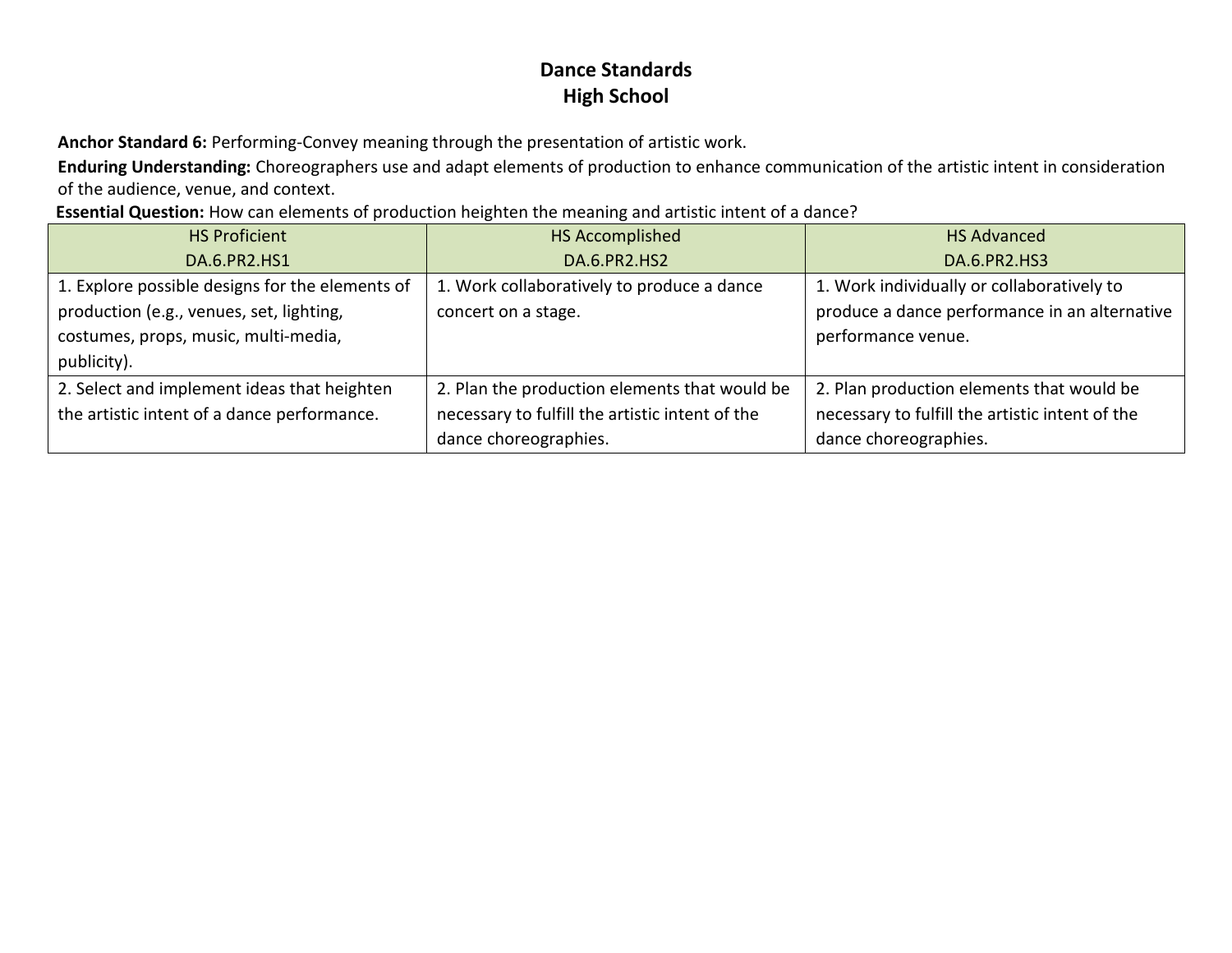**Anchor Standard 7:** Responding-Perceive and analyze artistic work.

**Anchor Standard 8**: Responding-Interpret intent and meaning in artistic work.

*(Oregon Statement: The standards writing team for Dance chose to combine Anchor Standards 7 and 8. The components and standards apply to both Anchor Standards.)*

**Enduring Understanding:** The artistic intent and meaning of dance is communicated through elements of movement, structure, and cultural perspective.

**Essential Question:** How can I "read" a dance to interpret meaning?

| <b>HS Proficient</b>                                                                                                                                     | HS Accomplished                                                                                                                                                                                                              | <b>HS Advanced</b>                                                                                                                                                                                |
|----------------------------------------------------------------------------------------------------------------------------------------------------------|------------------------------------------------------------------------------------------------------------------------------------------------------------------------------------------------------------------------------|---------------------------------------------------------------------------------------------------------------------------------------------------------------------------------------------------|
| DA.7-8.RE1-2.HS1                                                                                                                                         | DA.7-8.RE1-2.HS2                                                                                                                                                                                                             | DA.7-8.RE1-2.HS3                                                                                                                                                                                  |
| 1. Select a dance and explain how aesthetic or<br>cultural meaning is observed through<br>relationships among dance elements,<br>structure, and context. | 1. Analyze and explain, using genre specific<br>dance terminology, how the dance elements,<br>structure, and context contribute to artistic<br>intent across a variety of genres, styles, or<br>cultural movement practices. | 1. Analyze and explain, using genre specific<br>dance terminology, how your personal socio-<br>cultural background contributes to your<br>perceptions and interpretations of meaning in<br>dance. |
| 2. Cite specific examples in the dance to<br>support personal perceptions and<br>interpretations using genre specific dance<br>terminology.              |                                                                                                                                                                                                                              |                                                                                                                                                                                                   |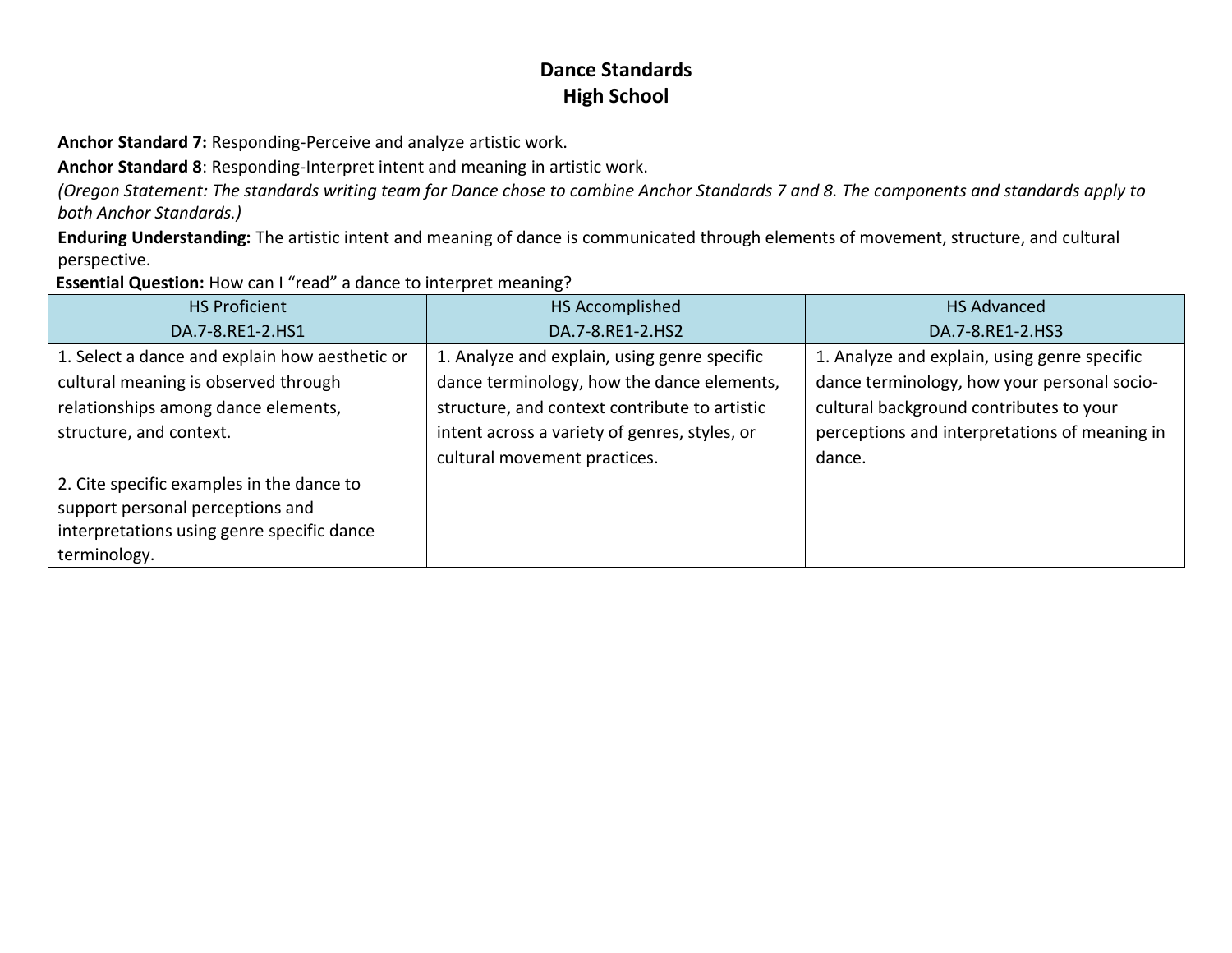**Anchor Standard 9:** Responding-Apply criteria to evaluate artistic work.

**Enduring Understanding:** Criteria for evaluating dance varies across styles and cultural and historical contexts.

**Essential Question:** How do we evaluate the quality of dance?

| <b>HS Proficient</b>                            | HS Accomplished                                | <b>HS Advanced</b>                             |
|-------------------------------------------------|------------------------------------------------|------------------------------------------------|
| DA.9.RE3.HS1                                    | DA.9.RE3.HS2                                   | DA.9.RE3.HS3                                   |
| 1. Use artistic criteria to determine what      | 1. Compare and contrast two or more dances     | 1. Define personal artistic preferences to     |
| makes an effective performance.                 | using evaluative criteria to critique artistic | critique dance. Consider societal and personal |
|                                                 | expression. Consider societal values and range | values, and a range of artistic expression.    |
|                                                 | of perspectives. Use genre-specific dance      |                                                |
|                                                 | terminology.                                   |                                                |
| 2. Evaluate a dance based on artistic criteria, |                                                | 2. Discuss perspectives with peers and justify |
| using genre specific dance terminology.         |                                                | views.                                         |